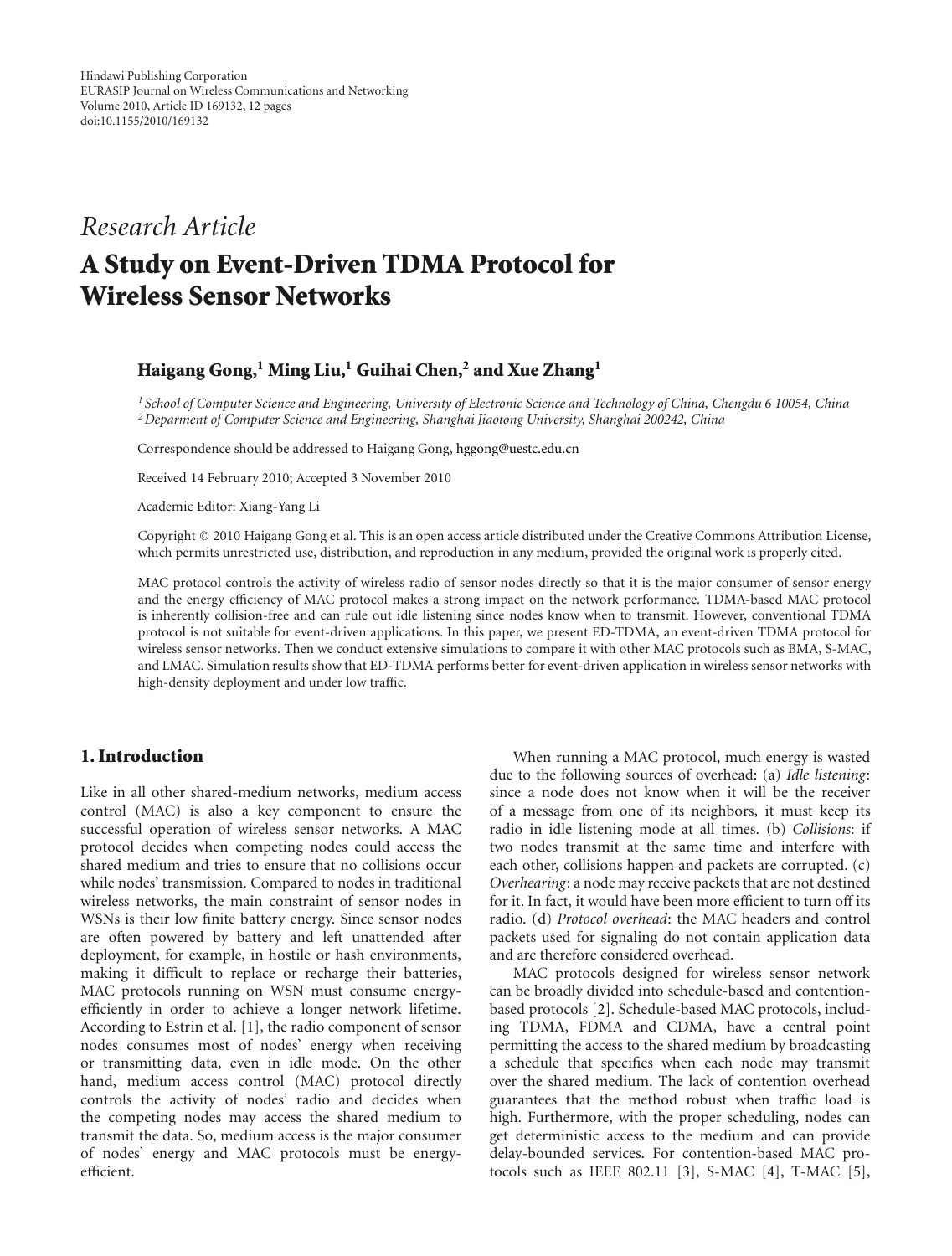they must handle the possible collisions while data transmission. Contention-based MAC protocols may deal with collisions through some contention resolution scheme such as retransmitting the data later or occupying the shared medium before data transmission. Compared with schedulebased MAC protocols, contention-based MAC protocols consume more energy because they waste energy in collisions and idle listening. Moreover, they do not give delay guarantees. However, they are very flexible and can handle the traffic fluctuations in wireless sensor networks.

In schedule-based MAC protocols, TDMA is more power efficient because it is inherently collision-free and can avoid unnecessary idle listening. For example, the TDMA protocol for a traffic-monitoring network described in [6] has a lifetime of 1,200 days compared with ten days using the IEEE 802.11 protocol. For the inherently property of energy conserving, TDMA protocols have been recently attracted significant attention for many applications [7–10].

However, TDMA only applies for continuous monitoring applications, that is, continuous collecting the temperature or humidity of the environments. They could achieve high channel utility because sensor nodes always have data to send in continuous data gathering applications. But when applying for another typical application in WSNs-eventdriven applications such as earthquake monitoring or target tracking, in which sensor nodes only have data to send when a specific event occurs, they will waste more energy and achieve lower channel utility for that sensor nodes still must be active when the event does not happen.

In this paper, we present ED-TDMA, an event-driven TDMA protocol for wireless sensor networks. And extensive simulations are conducted to compare it with other MAC protocol such as BMA [10], S-MAC and LMAC [11] in different scenarios. Simulation results show that ED-TDMA performs better for wireless sensor network with highdensity deployment and low traffic.

The rest of the paper is organized as follows. Section 2 discusses some typical MAC protocols. Section 3 presents the problem and system model. Section 4 describes our ED-TDMA protocol in detail and analyzes its energy consumption. Simulation results are discussed in Section 5. Finally, Section 6 concludes the paper.

#### **2. Related Works**

*2.1. Contention-Based MAC Protocols.* Sensor-MAC (S-MAC) protocol [4] is a contention-based effective MAC protocol designed by Ye et al. for wireless sensor networks The basic idea of S-MAC is that time is divided into large frames. Every frame starts off with a small synchronization phase, followed by a fixed active part and a sleep part. During synchronization phase, nodes receive or send SYNC packet contained the schedule information (i.e., when to sleep). During the sleep part, a node turns off its radio to preserve energy. During the active part, it can communicate with its neighbors and send any messages queued during the sleep part. Since all messages are packed into the active part, instead of the whole frame, therefore the energy wasted on idle listening is reduced.

Timeout-MAC (T-MAC) protocol [5] introduces an adaptive duty cycle too. In T-MAC, a node keeps listening and potentially transmitting as long as it is in an active period. If a node does not detect any activity within the timeout interval, it can safely assume that no neighbor wants to communicate with it and goes to sleep. The activation time events include reception of any data, the sensing of communication on the radio, and so forth. Simulations show that T-MAC gives better results under different loads. However, T-MAC breaks the synchronization of the listen periods, and introduces early sleep problem which is harmful to the network performance.

TA-MAC [12] modifies the contention window mechanism of S-MAC. It adjusts the initial contention window according to the current traffic load to reduce the collision probability and employs a fast back-off scheme to reduce the time for idle listening during back-off procedure, which reducing the energy consumption. Simulation results have shown that TA-MAC achieves energy savings and higher throughput when traffic load is heavy.

*2.2. Schedule-Based MAC Protocols.* In schedule-based MAC protocols, TDMA is inherently collision-free and can avoid unnecessary idle listening. The main task in TDMA scheduling is to allocate time slots depending on the network topology and the node packet generation rates. A proper schedule not only avoids collisions by silencing the interferers of every receiver node in each time slot but also minimizes the number of time slots hence the latency. TDMA protocols could be categorized into cluster-based TDMA and distributed TDMA. The former are for networks in which the nodes are organized into several clusters, and cluster heads allocate time slots to their members. Distributed TDMA is more challenging than cluster-based TDMA because spatial reuse of a time slot may be possible. More than one node can transmit at the same time slot if their receivers are at nonconflicting parts of the network.

BMA protocol is a cluster-based protocol which improves traditional TDMA schedule in that there exists a contention phase (CP) in the beginning of each TDMA frame. In the contention phase during each frame, source nodes send 1 bit message to their cluster heads to reserve time slot so that cluster heads know which members will transmit in this frame and allocate successive time slot to these source nodes. When the source nodes finish their transmission, cluster heads could be asleep and will be active in the next frame. While saving energy for sleeping after transmission, BMA introduces extra schedule overheads for its TDMA scheduling. Moreover, it achieves poor channel utility for event-driven applications.

On the other hand, distributed TDMA is more complex than cluster-based TDMA because it must allocate nonconflicting time slots to all the nodes in the network. That is to say, two or more nodes can transmit simultaneously if their receivers are at nonconflicting parts of the network. Obviously, it is not an easy task.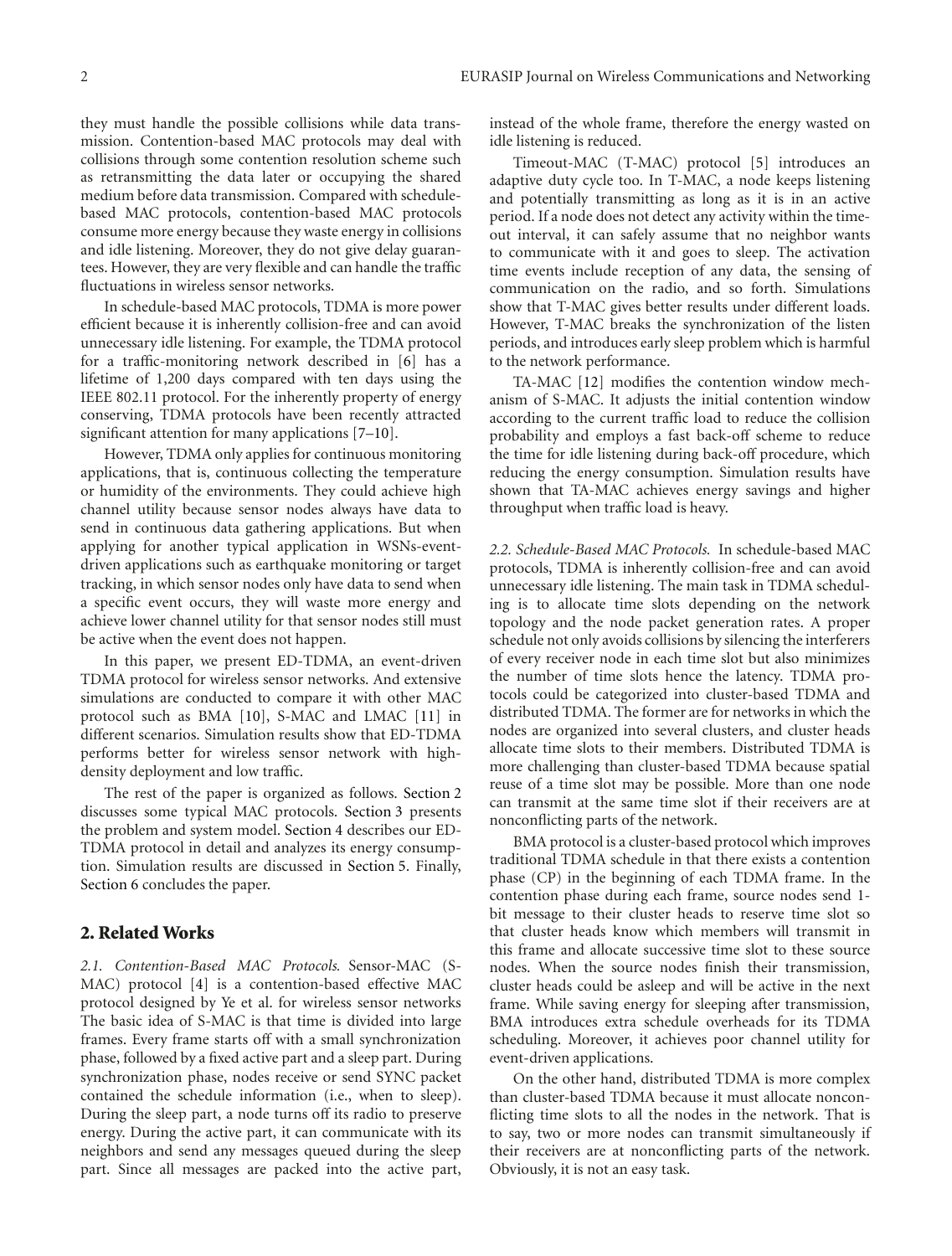

Figure 1: Frame structure of traditional TDMA protocol.

LMAC [11] is a typical distributed TDMA protocol. Nodes organize time into slots, grouped into fixed-length frames. A slot consists of a traffic control section and a fixedlength data section. The scheduling discipline is extremely simple: each active node is in control of a slot. When a node wants to send a packet, it broadcasts a message header in the control section detailing the destination and length until its time-slot comes around, and then immediately proceeds with transmitting the data. Nodes listening to the control header turn off their radio during the data part if they are not an intended receiver of the message. However, nodes must always listen to the control sections of all slots in a frame, even if the slots are unused.

TRAMA protocol [13] is another distributed TDMA protocol. Nodes periodically exchange their information and learn their two-hop neighborhood. Based on this knowledge, nodes periodically reserve future slots for backlogged traffic. A hash-based priority scheme is then used so that only one node in a two-hop neighborhood will transmit in a given slot. Unfortunately, the TRAMA protocol implementation is complex and assumes application-level forecasting of traffic.

Z-MAC [14] is a hybrid protocol, focusing on recapturing wasted slots by allowing nodes to compete for all slots with a bias towards the owner of the slot. This method allows nodes to recapture unused bandwidth without having to renegotiate the slot schedule. However, it removes the collision-free guarantee on message transmission and often cannot fully recover the bandwidth. It also does not solve the problem of requiring time synchronization amongst communicating nodes.

#### **3. Problem Statement and System Model**

*3.1. Problem Statement.* As mentioned before, traditional TDMA schedule is effective for continuous monitoring application while nodes have the data to send all the time. But for event-driven application, it has some disadvantages such as lower channel utility and unnecessary energy wastage of the cluster heads. HEED [15] is a clustering protocol integrating with traditional TDMA schedule. The operation of HEED is divided into rounds. As shown in Figure 1, each round begins with a set-up phase, followed by a TDMA schedule phase and several TDMA frames. In the set-up phase, sensor nodes are organized into several clusters. And then the cluster heads broadcast a TDMA schedule to their members, allocating a slot to the members. In the following TDMA frames, the members send the data to their respective cluster heads during the allocated slot. There is only 1 TDMA schedule in each round and the length of TDMA frame is equal. As in Figure 1, TDMA frame contains 10 slots. If there are only several source nodes to transmit during



Figure 2: Frame structure of BMA protocol.

a frame, there must be some empty slots. For example, node A, B, and C transmit their data during the first, the fifth and the tenth slot, respectively, then 7 slots are empty which wastes network bandwidth and decreases the channel utility. Moreover, cluster heads do not know which members will send their data in the current TDMA frame so that cluster heads must be active during the round even if there have no data to transmit, which leads to unnecessary energy wastage of cluster heads.

Figure 2 shows the frame structure of BMA, which improving traditional TDMA schedule by inserting a contention phase in the beginning of each frame. As in Figure 2, source node A, B, and C transmit during the first three data slots and their cluster head could enter into sleep state in the forth data slot to avoid unnecessary energy wastage. However, like in traditional TDMA protocol, TDMA frames in BMA protocol have the same length, which couldnot improve channel utility of the network. Once an event occurs, the sensors related to the event will send the sensing data during a period of time. If the length of TDMA frame is constant, then the sensors must send their data in the next frame even if there have some empty slots in the current frame. In addition, there's a TDMA schedule in each frame and cluster heads will broadcast a TDMA schedule packet in each frame. The schedule packet includes the member's ID and the slot number allocating to the members, which introduces extra energy overhead. Broadcasting and receiving these schedule packets consume considerable energy when the node density is high.

Our ED-TDMA protocol then improves channel utility by changing the length of TDMA frame according to the number of source nodes and reduces the length of TDMA schedule packets with a bitmap-assisted TDMA schedule to decrease the schedule overhead. Besides, it employs intracluster coverage scheme to save nodes' energy so as to prolong network lifetime and to improve system scalability.

*3.2. System Model.* Assume that *N* nodes are dispersed in a square  $L \times L$  field randomly, and the follow assumptions hold:

- (1) The only base station sits at a fixed location outside the field.
- (2) Power control is available. Intracluster and intercluster communication use different power level.
- (3) All nodes have same capabilities and data fusion is capable.
- (4) Nodes are left unattended after deployment and nodes are stationary.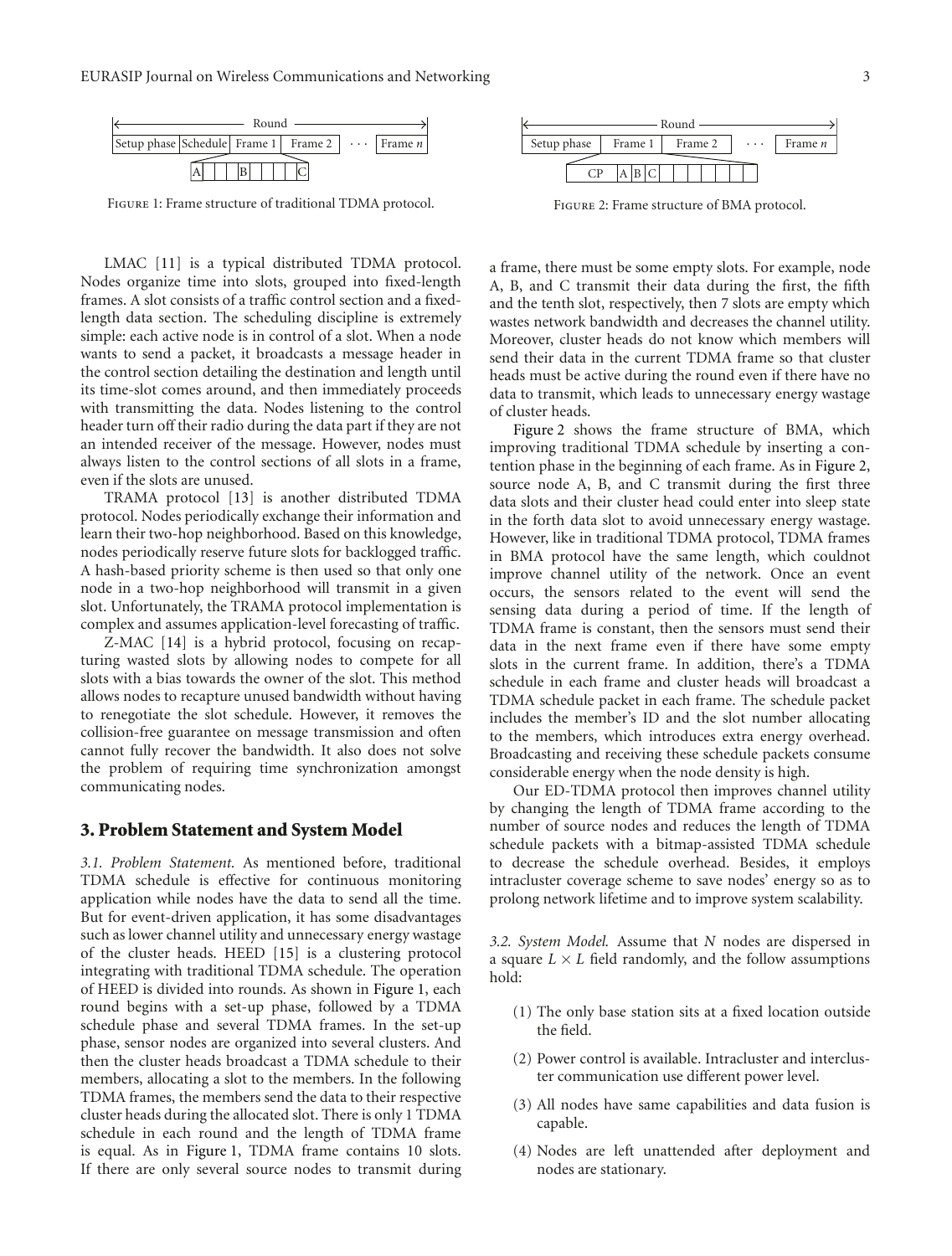

Figure 3: Frame structure of ED-TDMA.

After deployment, nodes are partition into several clusters and cluster heads are organized into a routing tree. Cluster heads assign time slots to the source nodes in their clusters. The source nodes send their data to cluster heads that relay the data along the routing tree. Finally, the root node transmits the aggregated data to the base station. Clustering and routing tree building are beyond the scope of this paper.

Besides, we use the same radio model in [16] for the radio hardware energy dissipation where the transmitter dissipates energy to run the radio electronics and the power amplifier, and the receiver dissipates energy to run the radio electronics. To transmit a *k* bit message a distance *d*, the radio expends energy as follows:

$$
E_{\text{Tx}} = \begin{cases} k * E_{\text{elec}} + k * e_{\text{fs}} d^2, & d < d_0, \\ k * E_{\text{elec}} + k * e_{\text{amp}} d^4, & d \ge d_0. \end{cases}
$$
 (1)

And to receive this message, the radio expends energy as follows:

$$
E_{\text{Rx}} = k * E_{\text{elec}}.\tag{2}
$$

*E*elec, the electronics energy, depends on factors such as the digital coding, modulation, and filtering of the signal before it is sent to the transmit amplifier. And the amplifier energy,  $e_{fs}d^2$  or  $e_{amp}d^4$ , depends on the distance to the receiver.

#### **4. ED-TDMA Protocol Design**

*4.1. Basic Protocol.* Like BMA, the operation of ED-TDMA is divided into rounds. Each round begins with a set-up phase, followed by a steady phase. Set-up phase includes clustering and time synchronization. The steady phase consists of *n* variable-length TDMA frames. As shown in Figure 3, each frame begins with a reservation phase, followed by a TDMA schedule and data transmission.

The reservation phase consists of *m* mini-slot. *m* is the number of members in the cluster. The members occupy the mini-slot according to their ID. Node having the maximum ID occupies the first mini-slot while node having the minimum ID occupies the last mini-slot, and so on. A member sends a 1-bit RSV message to the cluster head if it has data to send in the current frame. Obviously, the length of the reservation phase is *m* bit.

In the TDMA schedule phase, the cluster head broadcasts a schedule packet according to the received RSV message in the reservation phase. The schedule packet format is a bit-map sequence as shown in Figure 4. The sequence consists of two parts. The first *k* bit part represents the piggybacking reservation of the previous frame, in which each bit corresponds to a source node in the previous

| $\left  \leftarrow$ Frame <i>i</i> - <i>l</i> 's piggy back book ( <i>k</i> bit) → $\left  \leftarrow$ Frame <i>i</i> 's book ( <i>m</i> bit) → $\left  \right.$ |  |  |  |  |  |          |  |       |  |  |  |          |  |
|------------------------------------------------------------------------------------------------------------------------------------------------------------------|--|--|--|--|--|----------|--|-------|--|--|--|----------|--|
| 1 0 1 0 1 1                                                                                                                                                      |  |  |  |  |  | $\cdots$ |  | 10110 |  |  |  | $\cdots$ |  |

Figure 4: TDMA schedule packet.

frame. The second *m* bit part represents the reservation of the current frame, in which each bit corresponds to a node in the current frame. The piggybacking reservation has preference to the current reservation. Parameter *k* represents the number of the source nodes or the number of time slots in the previous frame and it satisfies  $0 \leq k \leq m$ . The value of *k* is variable with the number of the source nodes and is set to 0 in the first frame of a round. In the schedule sequence, 1 means a source node has booked a time slot. If a source node reserves time slot in the *i*th mini-slot, then it corresponds to the *i*th bit of the last *m* bit of the schedule sequence. If a source node reserves time slot by piggybacking reservation and it transmits data during the *j*th data time in the previous frame, it is reservation corresponds the *j*th bit of the first *k* bit of the schedule sequence. A source node determines its time slot number according to the number of bits 1 in the substring of the schedule sequence ending at its corresponding bit. Obviously, the number of bits 1 is the number of time slots, *k*, in the current frame. All members in the cluster, including source nodes and nonsource nodes, could get the knowledge of *k* from the schedule packet and then enter the reservation phase of the next frame after *k* time slots. If the number of source nodes is small, the frame length is too short which introduces frequent reservation and TDMA schedule, leading to more energy overhead. To avoid frequent reservation and schedule, when the number of source nodes is very small, we define a default minimum frame length *T*<sub>frame-min</sub>. If the current frame length is less than  $T_{\text{frame-min}}$ , the frame length is set to  $T_{\text{frame-min}}$ .

For example, assuming that 4 source nodes  $A \sim D$  send the RSV message to the cluster head in the 1st, 2nd, 4th, and *m*th mini-slot, respectively. The cluster head then broadcasts the TDMA schedule packet. In the schedule sequence shown in Figure 5, node A ∼ D correspond the 1st, 2nd, 4th, and *m*th bit of the schedule sequence, respectively. Note that the sequence has only the second *m* bit part in the first frame. The corresponding substring of node A is 1, then the slot number of node A is 1; the corresponding substring of C is 1101, then C occupies the 3rd time slot because the number of bits 1 in its substring is 3. Likewise, node B and node D occupy the 2nd and 4th data slot. From the sequence, all members in the cluster know that the first TDMA frame has 4 time slots. After 4 time slots, all members will enter into the second frame.

In the second frame, assuming that node A, C, D, E, and F have data to send. Then node E, and node F send the RSV message in the 3rd and 5th mini-slot in the reservation phase, assuming that node A, node C and node D reserve their time slot in the first frame by piggybacking. The TDMA schedule packet then contains two parts: the first 4 bit is the piggybacking reservation and the last *m* bit is the reservation of the current frame, as shown in Figure 6.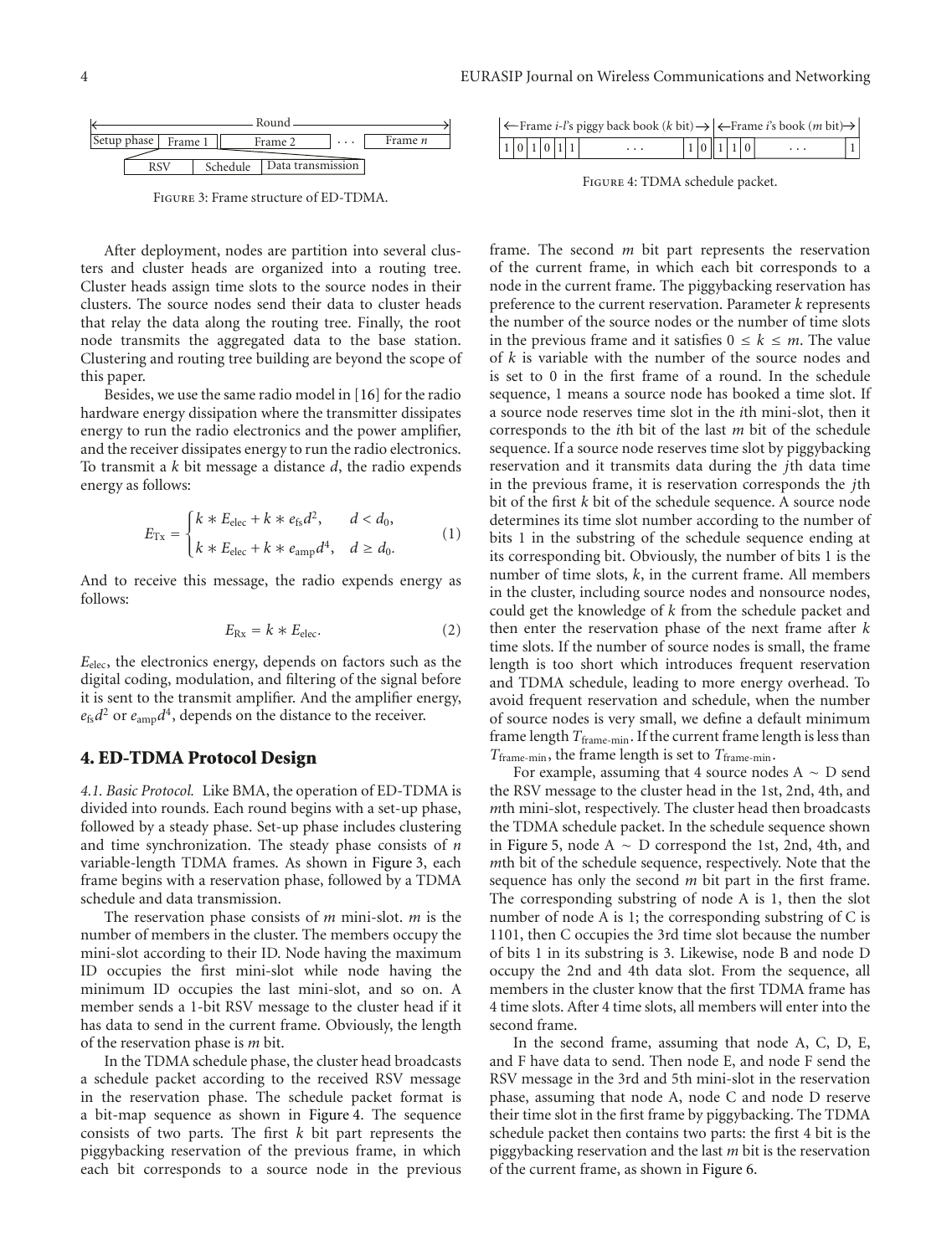

Figure 6: The second frame structure of ED-TDMA.

In the schedule sequence, node A, node C and node D correspond the 1st, 3rd and 4th bit of the sequence while node E and F correspond the 3rd and 5th bit of the last *m* bit of the sequence. Then the substring of node A, node C and node D are 1, 101 and 1011, respectively, which means the three nodes occupy the first 3 time slot in the second frame. Similarly, the corresponding substring of E is 1011001 so that the slot number of E is 4, and the corresponding substring of F is 101100101 so that node F occupies the 5th time slot. So, the data transmission phase is 5 data slots in the second frame.

In the transmission phase, the source nodes transmit the data to the cluster heads during its time slot. If they have more data to send in the next frame, they could book time slots of the next frame by piggybacking a flag in the data packet.

Noticeably, if there have no data to send, all nodes should be asleep for a default frame length to avoid frequent reservation and schedule. T<sub>frame-def</sub> is related to specific application. *T*<sub>frame-def</sub> could be longer if the application has no real time requirements.

Obviously, the length of the schedule packet is  $(k + m)/8$ bytes. With  $0 \leq k \leq m$ , the length of the schedule packet,  $l_s$ , satisfies  $m/8 \le l_s \le m/4$ . For BMA and traditional TDMA, the length of the schedule packet, *l <sup>s</sup>*, is related to the number of the cluster members, *m*. Assuming that the schedule information includes the node's ID (2 bytes) and the slot number (1byte), then *l <sup>s</sup>* is 3*m* bytes.

The time of a round is predetermined and remains constant in the runtime, but the number of TDMA frames of the clusters in a round is different from each other because the number of source nodes in each cluster is different. In order to enter into the next round at the same time, cluster heads are responsible for determine an appropriate length of the last frame. For example, 7 nodes request for data transmitting in the last frame, but the network will enter into the next round after 4 data slot time. Then the cluster heads will notify the members that there are 4 data slots in the last frame. That is to say, only 4 source nodes would get its data slot number. The other 3 nodes will transmit their data during the first frame in the next round.

*4.2. IntraCluster Coverage.* Coverage is one of the most important issues in WSNs and has been studied in recent years [17–19]. In most case, "coverage" means area coverage. And *K*-coverage can be descried as that every point in the monitored field is covered by at least *K* sensor. In [19], authors think it is hard to guarantee full coverage for a given randomly deployment area even if all sensors are onduty. Small sensing holes are not likely to influence the effectiveness of sensor networks and are acceptable for most application scenarios. It is enough to meet the application's requirements if the active nodes in the network could maintain reasonable area coverage—coverage expectation. Coverage mechanism is to choose a subset of active nodes to maintain the coverage expectation.

We introduce this idea into clusters, that is, called "intracluster coverage," which selects some active node within clusters while maintaining coverage expectation of the cluster. Based on our previous work [20], cluster heads randomly choose *m'* active nodes according to the following:

$$
P_{\text{cover}} = \sum_{i=K}^{m'} C_{m'}^i \left(\frac{r}{R}\right)^{2i} \left(1 - \frac{r^2}{R^2}\right)^{m'-i},\tag{3}
$$

where  $P_{\text{cover}}$  is the coverage expectation of sensing field determined by specific applications; and *r* is sensing radius, *R* is cluster radius; *m'* is the number of active nodes. For example, distributing 200 nodes in a  $100 \times 100 \,\mathrm{m}^2$ field,  $r = 12$  m,  $R = 30$  m, then the average number of cluster members is 60 or so. With intracluster coverage, if  $P_{\text{cover}} = 99\%$  which means 99% of sensing field is expected to be monitored, 27 members should be active in each cluster to ensure 1-coverage of the cluster and 38 members to ensure 2-coverage. If  $P_{\text{cover}} = 95\%$ , only 16 nodes and 25 nodes should be active to ensure 1-coverage and 2-coverage, respectively.

Using intracluster coverage has two advantages. The first advantage is to preserve energy consumption in each round by turning redundant nodes' radio off so that network lifetime is prolonged. The second is to reduce TDMA schedule overhead. Once clusters grouped, all cluster head broadcast a TDMA schedule packet in which contains the members' ID and slot number allocated to the members.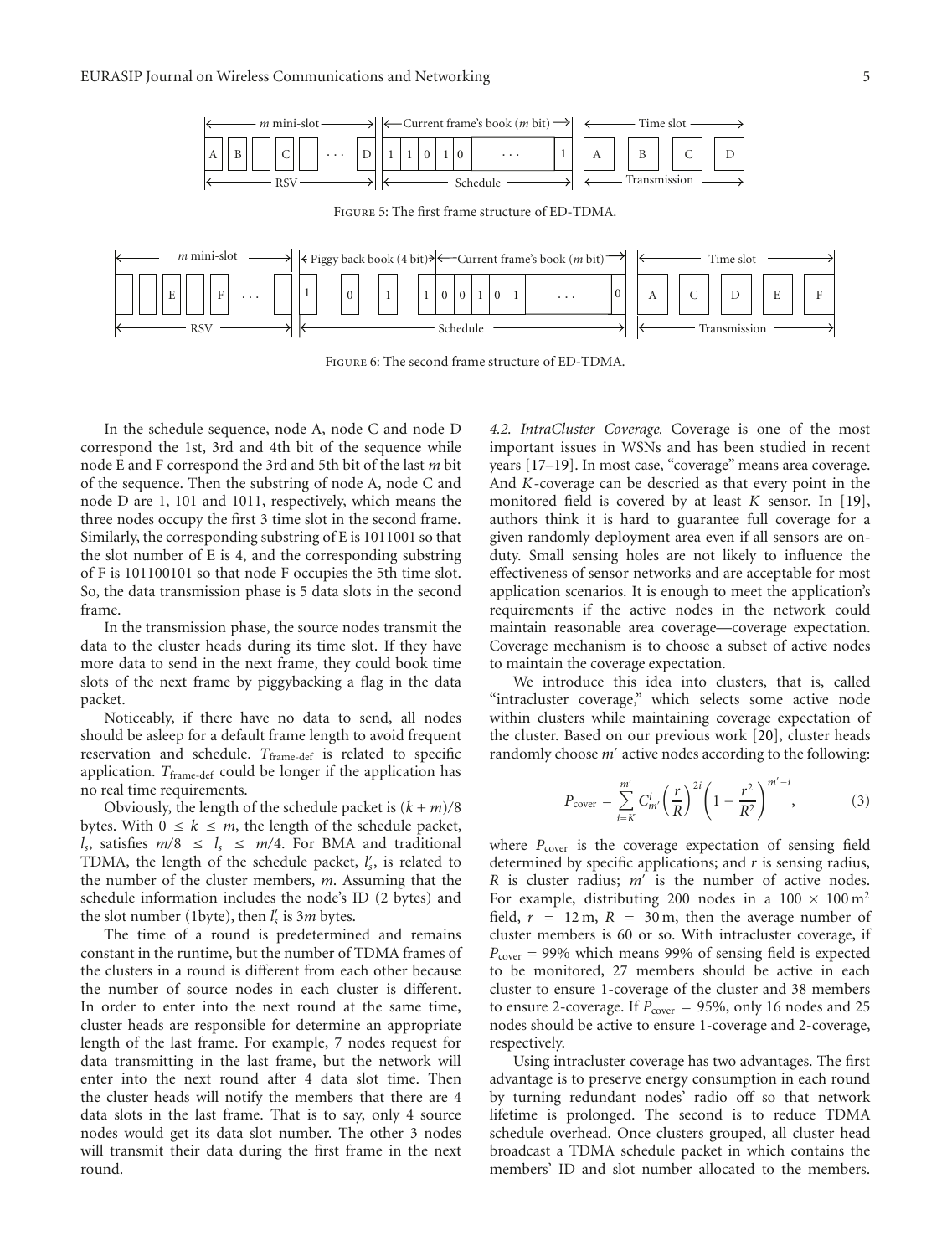When node density is high, the number of cluster members turns higher so that the length of TDMA schedule packet gets longer that consumes more energy to transmit and receive. However, the length of TDMA schedule packet would not be too long with intracluster coverage because the number of active nodes varies slightly when node density goes higher. As in Table 1, the number of active nodes increases while the number of nodes increasing. If node density is high enough, the number of active nodes maintains a const.

*4.3. Energy Analysis.* Assume that there are *m* nodes and *ms* source nodes in each cluster and the event whether a node has data to send or not can be viewed as a Bernoulli process, in which the probability that a node has data to send is *p* and there is  $m_s = mp$ .

To ED-TDMA, the source nodes' energy is consumed for sending the RSV message in the reservation phase, receiving TDMA schedule packet and transmitting data to the cluster head. It could be expressed as

$$
E_s = E_t(l_r, d_i) + E_r(l_s) + E(l_d, d_i)
$$
  
=  $(l_r + l_s + l_d)E_{\text{elec}} + (l_r + l_d)e_{\text{fs}}d_i^2,$  (4)

where  $d_i$  is the distance from source nodes to cluster head;  $l_r$ ,  $l_s$  and  $l_d$  are the length of the reservation message, TDMA schedule packet and data packet, respectively.

Nonsource nodes consume energy only for receiving TDMA schedule packet

$$
E_{\rm ns} = E_r(l_s) = l_s E_{\rm elec}.
$$
 (5)

*E*<sub>CH</sub> is the energy consumption of the cluster head, including listening or receiving in the reservation phase, broadcasting TDMA schedule packet and receiving data packet from the source nodes

$$
E_{\rm CH} = mE_r(l_r) + E_t(l_s, r) + \sum_{i=1}^{m_s} E_r(l_d). \tag{6}
$$

Then the total energy dissipated in a frame is

$$
E_{\text{ED-TDMA}} = E_{\text{CH}} + \sum_{i=1}^{m_s} E_s + (m - m_s) E_{\text{ns}}
$$

$$
= [(m + m_s)l_r + (m + 1)l_s + 2m_s l_d] E_{\text{elec}} \qquad (7)
$$

$$
m_s
$$

$$
+\sum_{i=1}^{m_s}(l_r+l_d)e_{\text{fs}}d_i^2+l_s e_{\text{fs}}r^2.
$$

According to [8], the total energy consumption of BMA in a frame is

$$
E_{\text{BMA}} = [m(m+1)l_r + (m+1)l'_s + 2m_s l_d]E_{\text{elec}}
$$
  
+ 
$$
\sum_{i=1}^{m_s} (l_r + l_d) e_{\text{fs}} d_i^2 + l'_s e_{\text{fs}} r^2.
$$
 (8)

For traditional TDMA protocol, the energy is consumed for staying active during the frame and receiving data from the source nodes. It could be expressed as:

$$
E_{\text{TDMA}} = (m + m_s) l_d E_{\text{elec}} + \sum_{i=1}^{m_s} l_d e_{\text{fs}} d_i^2. \tag{9}
$$

Table 1: Relationship between the number of nodes and the number of active nodes  $(100 \times 100 \text{ m}^2, P_{\text{cover}} = 95\%).$ 

| The number of nodes | The number of active nodes |
|---------------------|----------------------------|
| 50                  | 10                         |
| 100                 | 13                         |
| 150                 | 16                         |
| 200                 | 17                         |
| 250                 | 17                         |
| 300                 | 17                         |

The length of the reservation message *ls* is only 1 bit. And there are  $m/8 \le l_s \le m/4$  and  $l'_s = 3m$ . Then we have

$$
E_{\text{ED-TDMA}} - E_{\text{BMA}} \le -(23m^2 + 22m - mp)E_{\text{elec}} - 22me_{\text{fs}}r^2
$$
  

$$
\le -(23m^2 + 21m)E_{\text{elec}} - 22me_{\text{fs}}r^2 \le 0.
$$
  
(10)

From (10), the larger *m* is, the less energy consumption of  $E_{ED-TDMA}$  than that of  $E_{BMA}$ .

Besides, there is

$$
E_{\text{ED-TDMA}} - E_{\text{TDMA}} \\
\leq [2m^2 + 10m + 8mp - m(1 - p)l_d]E_{\text{elec}} + 2me_{\text{fs}}r^2. \tag{11}
$$

It means that the relationship between  $E_{ED-TDMA}$  and  $E_{TDMA}$ is related to the length of data packet, *ld*.

#### **5. Performance Evaluation**

To evaluate the performance of ED-TDMA, we first compare it with BMA protocol and traditional TDMA in order to show that TDMA schedule and data transmission of ED-TDMA is more efficient than others. Then we make comparisons between ED-TDMA and other MAC protocols such as contention-based MAC protocol—S-MAC and distributed TDMA protocol—LMAC in different scenarios.

#### *5.1. Simulation I*

*5.1.1. Experiment Setup.* We implemented ED-TDMA, ED-TDMA1, BMA and traditional TDMA protocols in the glomosim network simulator with the wireless extension, in which ED-TDMA1 is the extension of the basic ED-TDMA with intracluster coverage scheme. Simulation parameters are listed in Table 2. Assuming that data transfer rate is 19.2 kbps, which is the data transfer rate of TR1000 [21] when using OOK modulation, then transmitting 100 bytes data needs 42 ms. A time slot is set to 45 ms, which is long enough to send 100 bytes data to the cluster head. For ED-TDMA,  $T_{\text{frame-min}}$  is relevant to sampling frequency and sampling resolution of the sensors and should be long enough to generate a data packet. When data is sampled at 100 Hz and 16 bits per sample,  $T_{\text{frame-min}}$  is set to 495 ms. The reservation phase and schedule phase could be accomplished in a time slot. Set *T*rsv + *T*schedule = 45 ms. Moreover,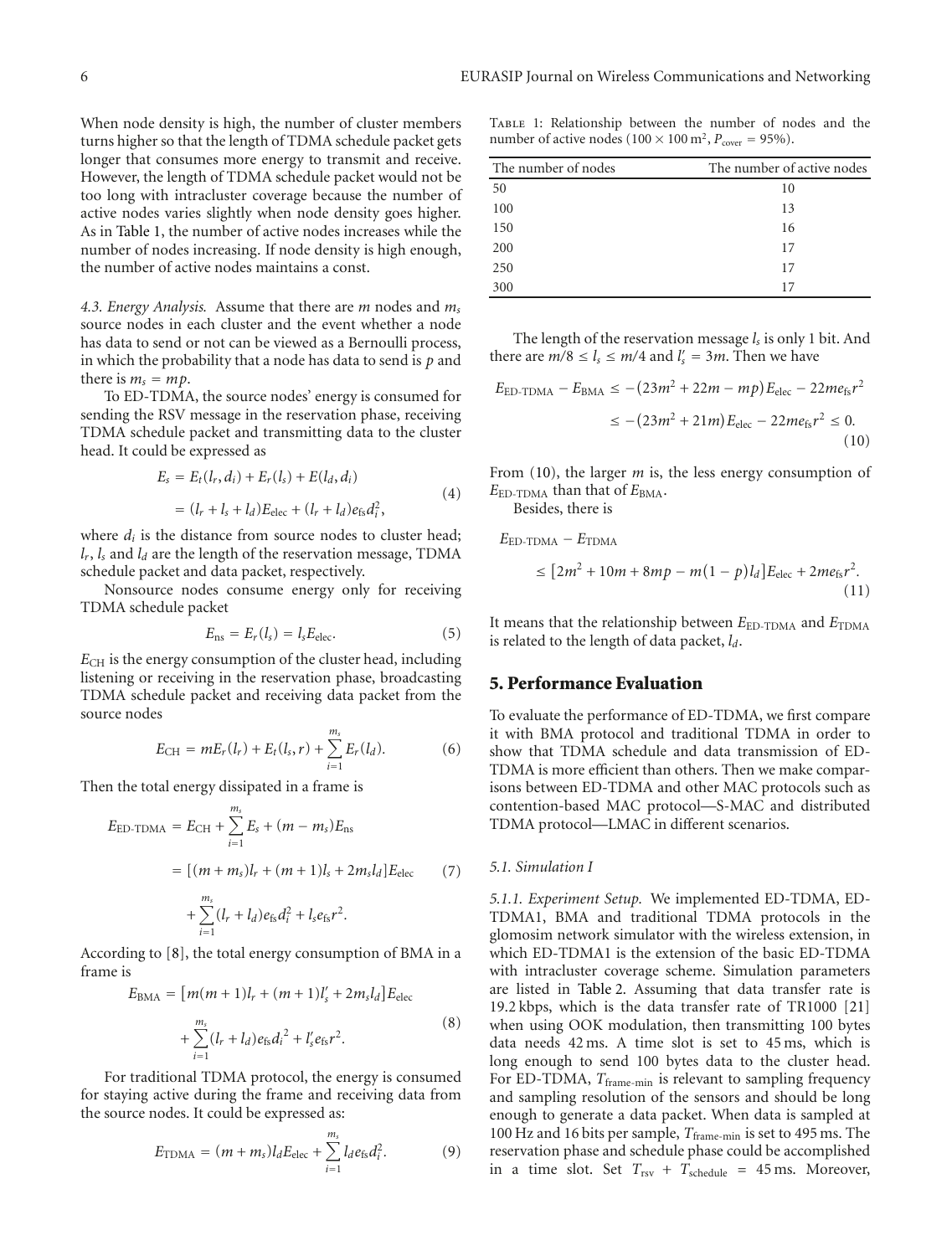TABLE 2: Simulation I parameters



Figure 7: Cycles per minute under different load.

we assume that the packets are generated according to Bernoulli process. The transmission probability is *p*, which controls the network load.

*5.1.2. Simulation Results.* Figures 7 and 8 show the data cycles per minute and the transmitted the number of packets under different network traffic load. A data cycle corresponds to a TDMA frame, which all clusters collect data from their members in a frame. Obviously, the data cycles of ED-TDMA are almost twice more than that of BMA and traditional TDMA when traffic load is low. The reason is that the length of ED-TDMA varies with the number of source nodes so that its TDMA frame is shorter than the other two when traffic load is light. Therefore, ED-TDMA could perform more data cycles and transmit more data packet than BMA and traditional TDMA in the same period. With the increasing of traffic load, the length of TDMA frame of ED-TDMA increases so that the data cycles decrease and are nearly the same as BMA when all nodes have data to send  $(p = 1)$ . In addition, ED-TDMA1 performs better than ED-TDMA because the intracluster coverage scheme ensures that frame length of ED-TDMA1 remains constant under different traffic load.



Figure 8: Packet received under different load.



Figure 9: TDMA schedule overhead versus the number of nodes.

Figures 9 and 10 plot the TDMA schedule overheads after 5000 data cycles under different node density and different traffic load, respectively. With the increase of the node density, which means the number of members in the cluster increases, the schedule overhead of BMA increases rapidly and is far more than ED-TDMA. For example, when node density is  $0.04$  nodes/m<sup>2</sup>, the schedule overhead of BMA is triple than ED-TDMA. When node density is constant and the traffic load turns higher, the number of source nodes increases which increases the length of the schedule packet so that schedule overhead also increases. For ED-TDMA, the max length of schedule packet is 2m bits so that its schedule overhead increases slowly. For ED-TDMA1, the number of working nodes is constant and is far less than others; its schedule overhead is very small and is independent on the node density and traffic load.

Figures 11 and 12 show the energy consumption after 5000 data cycles under different node density and different traffic load. Obviously, there are more energy consumptions with the increase of node density or traffic load. And BMA consumes energy more quickly than ED-TDMA. For instance, BMA consumes about 25% more energy than ED-TDMA and about 91% more than ED-TDMA1,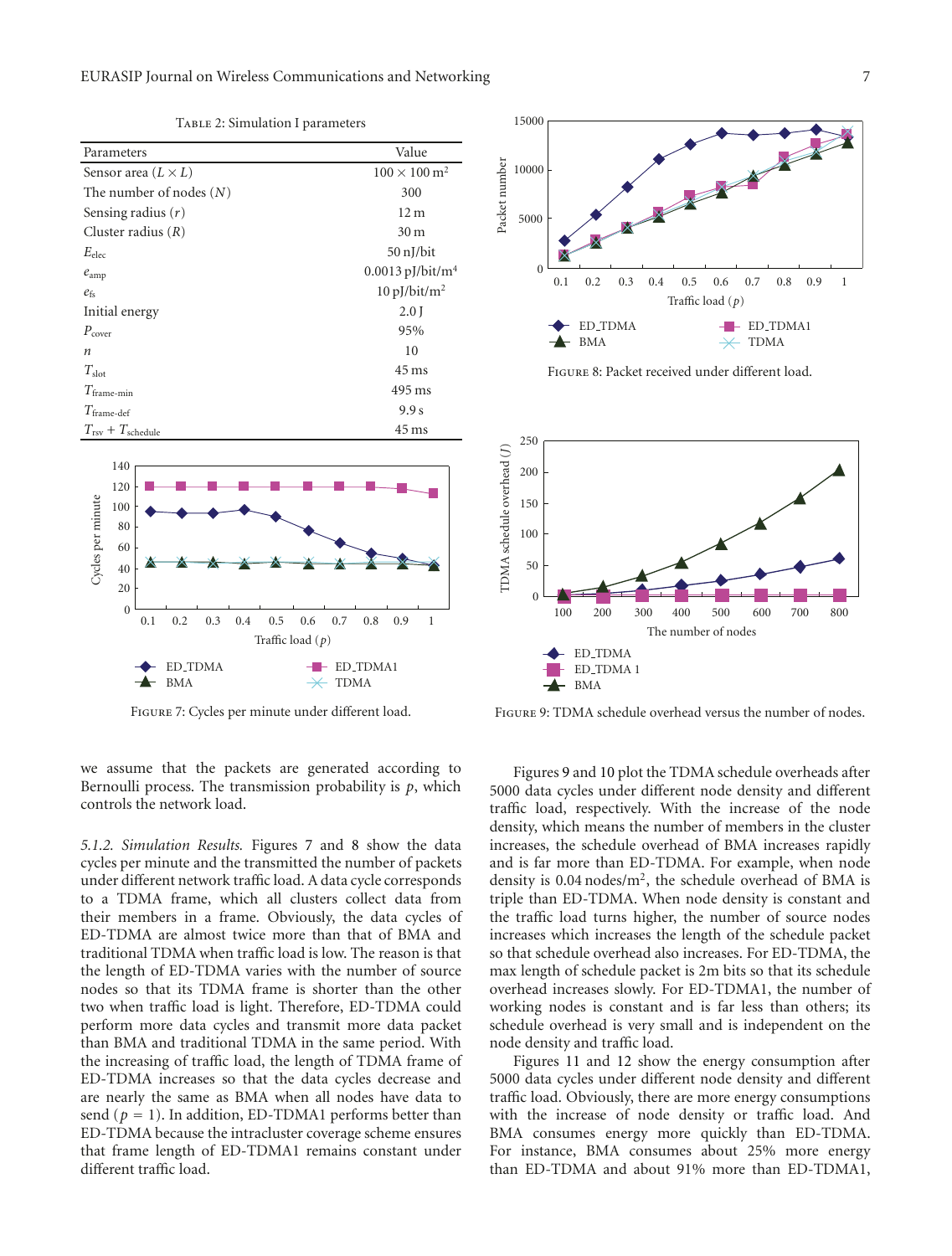

Figure 10: TDMA schedule overhead versus traffic load.



FIGURE 11: Energy consumption versus the number of nodes.

when node density is 0.03 nodes/m<sup>2</sup>. As shown in Figure 11, the traditional TDMA wastes more energy due to the idle listening of cluster heads during a round, especially under light traffic load. When *p* is higher than 0.8, the energy consumed by traditional TDMA is less than ED-TDMA. The reason is that the working time of cluster heads is long but ED-TDMA has more energy consumption in TDMA schedule.

Figure 13 shows the relationship between energy consumption and data packet length after 5000 data cycles. The energy consumption increases with the increasing of packet length. The energy consumed by traditional TDMA is faster than others, which reflects the essence of (9). The more the packet length is, the more energy consumed by traditional TDMA than ED-TDMA.

#### *5.2. Simulation II*

*5.2.1. Parameters to Impact MAC Protocols.* The first goal of MAC protocols designing is energy efficiency. However, less energy consumption does not mean MAC protocols is more energy-efficient. We define energy utility efficiency as



Figure 12: Energy consumption versus traffic load.



Figure 13: Energy consumption versus packet length.

network throughput per energy consumption to evaluate MAC protocols, which could be expressed as:

$$
\eta_E = \frac{\text{throughput}}{\text{Energy consumed}}.\tag{12}
$$

The second goal is scalability. MAC protocols must be scalable with dynamic topology change of WSNs. And the third goal is network efficiency, including latency, throughput and bandwidth utility, and so forth. Obviously, there must be some trade-offs between energy efficiency and network efficiency.

We list some parameters making impacts on MAC protocols in Table 3. *N* and *S* could adjust the node density to reflect the scalability of network. *P* decides transmission probability of sensor node and *T*interval means packet generation interval. The two parameters control network traffic, which influences the operation of MAC protocols. Packet length *L*<sub>data</sub> is another parameter to influence MAC protocols. If *L*data is small, it causes larger overhead of control information in the packet and decreases energy utility efficiency. We will adjust these parameters in different scenarios to compare contention-based MAC (S-MAC),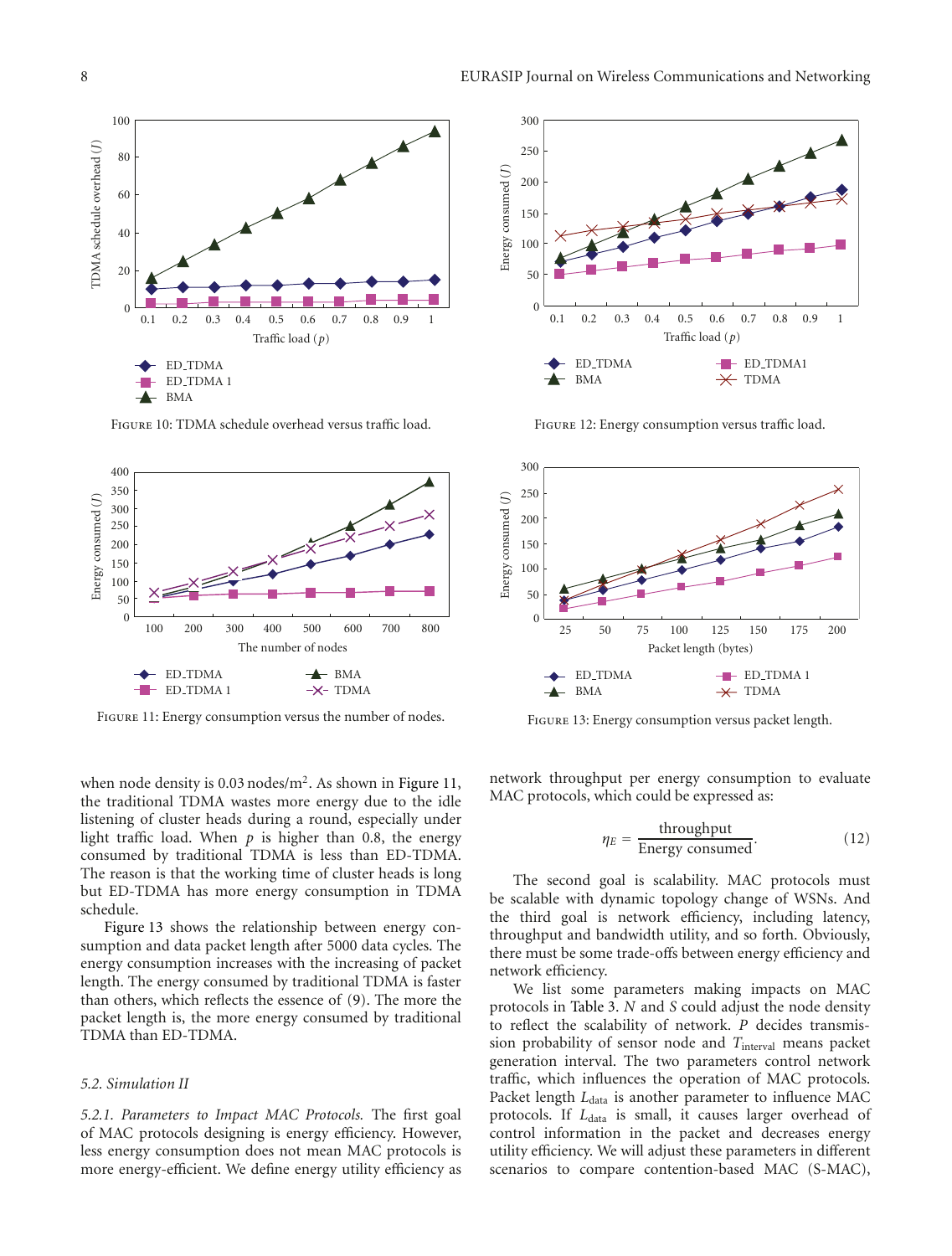| Parameters            | Description                  |
|-----------------------|------------------------------|
| N                     | Number of sensor nodes       |
|                       | Area of monitoring field     |
|                       | Transmission probability     |
| $T_{\text{interval}}$ | Packet Transmission Interval |
| data                  | Length of Data Packet        |

TABLE 3

cluster-based TDMA (ED-TDMA) and distributed TDMA protocol (LMAC).

*5.2.2. Experiment Setup.* Simulation parameters are listed in Table 4. To S-MAC, a frame is 1150 ms and its duty-cycle is preset to 10%. LMAC is set to operate with the maximum of 32 slots per frame to ensure that all nodes within a two-hop neighborhood can own a slot. Noticeably, the parameters listed in the table are defined in the scenario of  $100 \times 100$  m<sup>2</sup> and packet length is 60 bytes. In the following simulations, some parameters will change with different settings.

#### *5.2.3. Simulation Results*

*Scenario 1 (S* : 100 × 100  $m^2$ ,  $L_{data} = 60$  bytes,  $N$  : 50 ∼ 400,  $P = 1$ ,  $T_{\text{interval}} = 2 s$ . In this scenario, we investigate the influence of the number of nodes, *N*, and the simulation results are shown in Figure 14 to Figure 16.

Figure 14 plots the average duty-cycle of the three MAC protocols under different node density. Obviously, duty-cycle of S-MAC is a constant value predefined before sensors deployment. To LMAC, nodes are active during their allotted slots in each frame even if they do not have data to send, so the duty-cycle of LMAC keeps constant, too. The duty-cycle of ED-TDMA is higher than the other two when the node density is low. However, when node density is high enough, the duty-cycle of ED-TDMA would be less than S-MAC. The reason is that the active time of nodes of ED-TDMA decreases with the increasing node density because of the intracluster coverage scheme, so that the average duty-cycle of ED-TDMA decreases, too. Similarly, the average energy consumption per node of the three protocols is shown in Figure 15.

Figure 16 shows the energy utility efficiency under different node density. To S-MAC and LMAC, high node density introduces more collisions and lower throughput with the same energy consumption, which decreases the energy utility efficiency. In contrast, the energy utility efficiency of ED-TDMA increases rapidly because its average energy consumption decreases with the increase of node density.

*Scenario 2* ( $L_{data} = 60$  *bytes,*  $N = 500$ ,  $P = 1$ ,  $T_{interval} = 2$  *s*,  $S : 50 \times 50 \, m^2 \sim 600 \times 600 \, m^2$ . Figures 17 and 18 show the influence of area of the monitoring field. As shown in Figure 17, the energy consumption of S-MAC and LMAC varies a little under different monitoring area and the energy consumption of ED-TDMA increases. The larger the area is, the more average energy consumption of ED-TDMA.

TABLE 4: Simulation II parameters.

| Protocol       | Parameter                               | Value               |
|----------------|-----------------------------------------|---------------------|
| S-MAC          | Frame length                            | 1150 ms             |
|                | Duty-cycle                              | 10%                 |
|                | Number of Gateway Node                  | 16                  |
| LMAC           | Frame length                            | 512 ms              |
|                | Slot size $T_{\text{slot}}$             | 16 <sub>ms</sub>    |
|                | Cluster radius $(R)$                    | 30 <sub>m</sub>     |
|                | Sensing radius $(r)$                    | 12 <sub>m</sub>     |
|                | Coverage expectation $P_{\text{cover}}$ | 95%                 |
|                | $T_{\text{clustering}}$                 | $500 \,\mathrm{ms}$ |
|                | $T_{\text{tree}}$                       | 300 ms              |
| <b>ED-TDMA</b> | $T_{\rm sync}$                          | $300 \,\mathrm{ms}$ |
|                | $T_{\rm slot}$                          | $16 \,\mathrm{ms}$  |
|                | $T_{\text{collect}}$                    | $500 \,\mathrm{ms}$ |
|                | $T_{\text{round}}$                      | 180 s               |
|                | $T_{\rm{rsv}}$                          | 16 <sub>ms</sub>    |
|                | $T_{\rm schedule}$                      | 16 <sub>ms</sub>    |

This is because ED-TDMA is a cluster-based protocol, which there would be larger overheads such as cluster management, time synchronization under large monitoring area. For the same reason, the energy utility efficiency of ED-TDMA then decreases drastically with the enlargement of monitoring area while the other two increases as described in Figure 18.

*Scenario 3 (S : 100*  $\times$  *100*  $m^2$ *,*  $L_{data} = 60$  *bytes,*  $N = 100$ *).* In this scenario, we study the influence of network traffic. We control network traffic by adjusting packet transmission interval, *T*interval and transmission probability, *P*. At first, we set  $T_{\text{interval}}$  to 2 s and P varies within [0, 1]. The results are shown in Figures 19 and 20.

As seen from Figure 20, the average energy consumption of LMAC and ED-TDMA both increases when there are more source nodes. Figure 20 shows that the energy utility efficiency of all the three protocols decreases with the increasing transmission probability. But S-MAC and ED-TDMA decrease more quickly than LMAC.

Secondly, we set *P* to 0.3 and change *T*<sub>interval</sub> from 0.5 s∼ 7 s. Figures 21 and 22 give the results. Smaller *T*interval means more data packets are generated per slot. As can be seen, the average energy consumption of the three protocols increases when there are more data packets and their energy utility efficiency decrease. But ED-TDMA achieves lower energy consumption and more energy-efficient than the other two.

*Scenario* 4 (*S* :  $100 \times 100$   $m^2$ ,  $N = 100$ ,  $P = 0.3$ ,  $T_{\text{interval}} = 2$  *s*, *L*data : 20 ∼ 100 *bytes).* The influence of data packet length is analyzed in this scenario and the results are shown in Figures 23 and 24. As shown in the figures, packet length makes a little impact on S-MAC and ED-TDMA. Because the duty-cycle of LMAC decreases with the increasing packet length, the average energy consumption decreases quickly. Moreover, longer packet length means less control overheads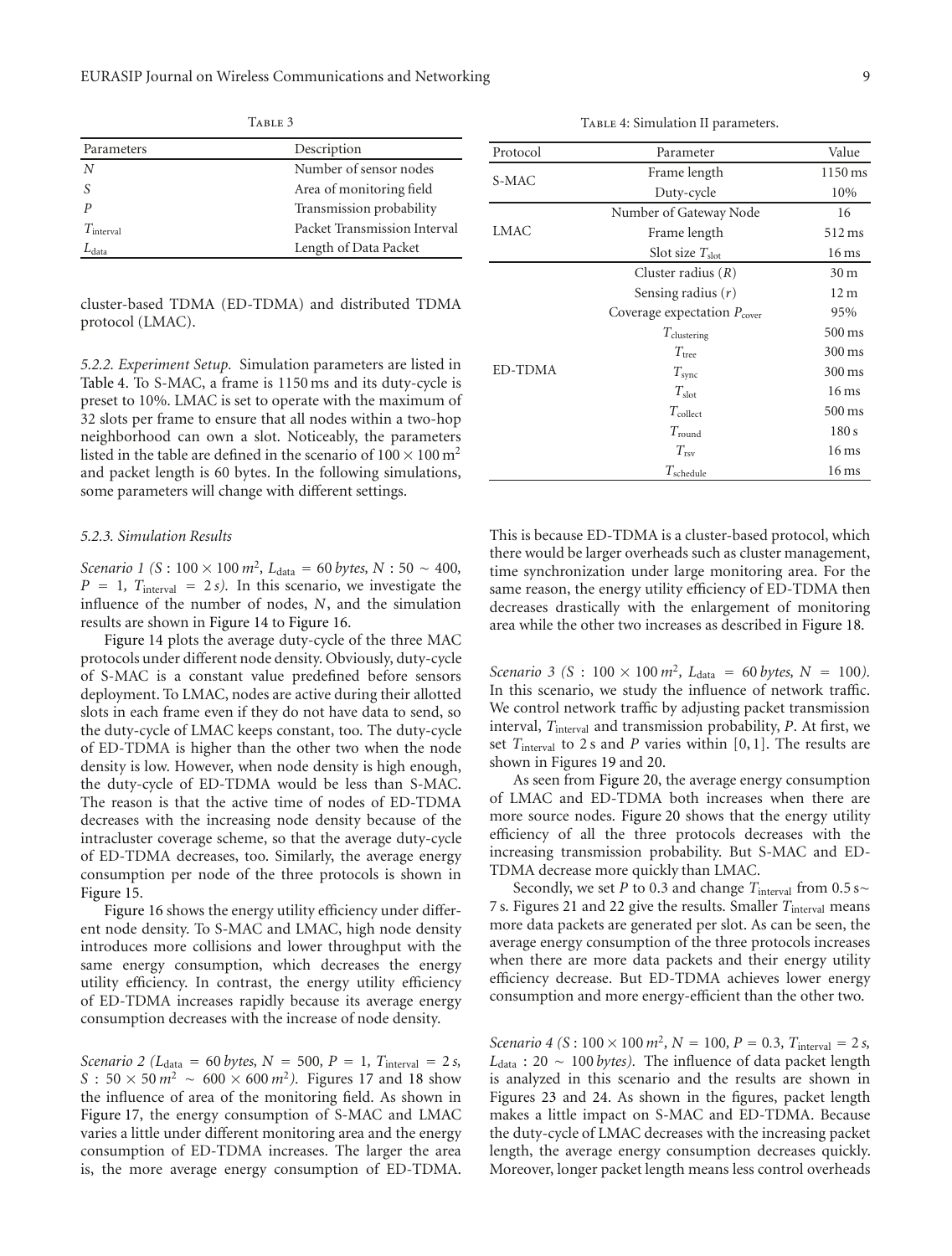

Figure 14: Average duty-cycle versus the number of nodes.



Figure 15: Average energy consumption versus the number of nodes.

in LMAC. So the energy utility efficiency of LMAC increases linearly when packet length increases.

#### **6. Conclusion**

In this paper, we presented ED-TDMA, an energy-efficient TDMA protocol for event-driven application for wireless sensor networks. ED-TDMA improves channel utility by changing the length of TDMA frame according to the number of source nodes and saves energy with bitmapassisted TDMA schedule. In addition, ED-TDMA employs intracluster coverage to prolong network lifetime and to improve system scalability. Compared with contentionbased MAC protocol and distributed TDMA scheduling, ED-TDMA performs better for event-driven application in wireless sensor network with high-density deployment and under low traffic.



Figure 16: Energy utility efficiency versus the number of nodes.



FIGURE 17: Average energy consumption versus monitoring area.



FIGURE 18: Energy utility efficiency versus monitoring area.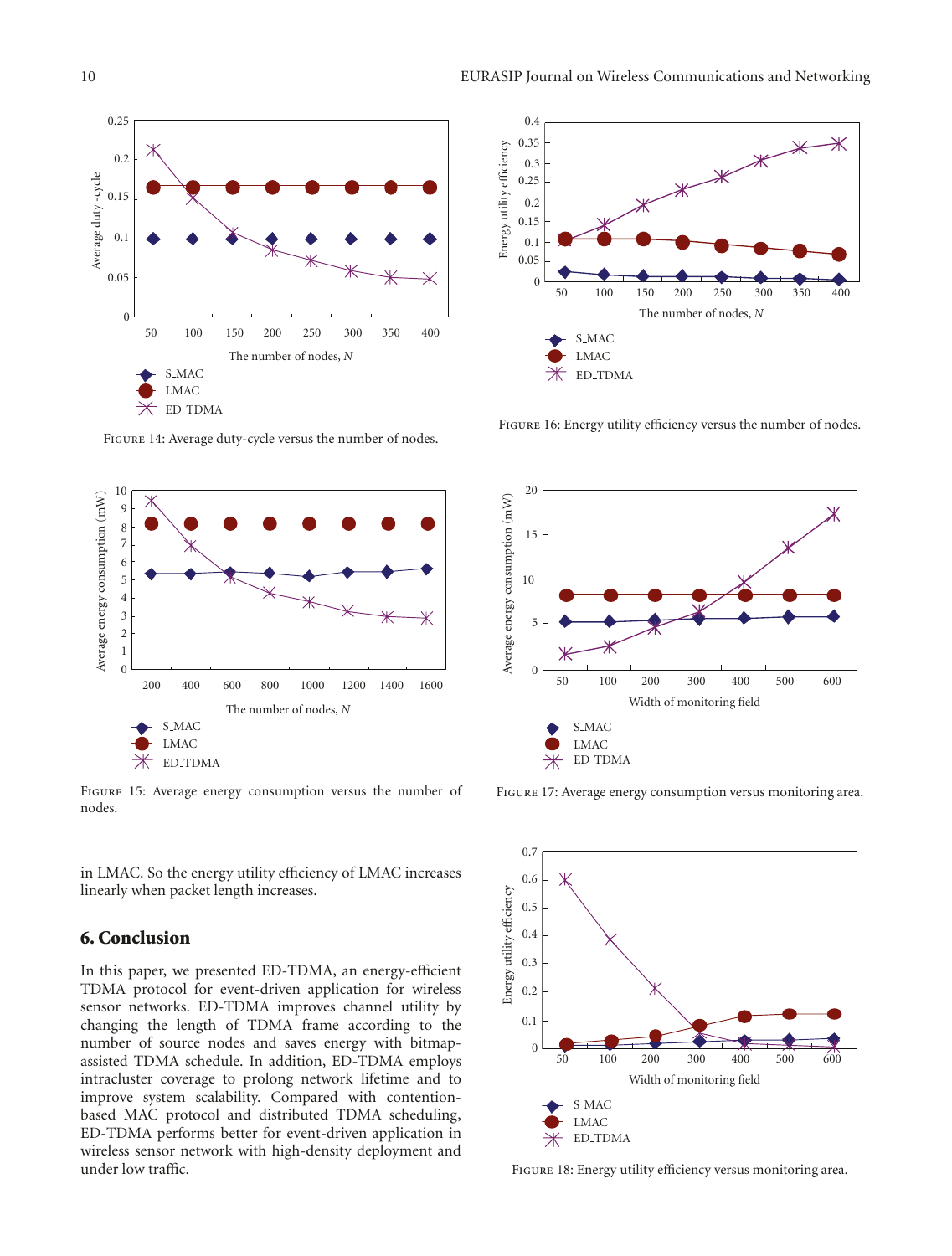

FIGURE 19: Average energy consumption versus transmission probability.



Figure 20: Energy utility efficiency versus transmission probability.



Figure 21: Average energy consumption versus transmission interval.



FIGURE 22: Energy utility efficiency versus transmission interval.



FIGURE 23: Average energy consumption versus packet length.



Figure 24: Energy utility efficiency versus packet length.